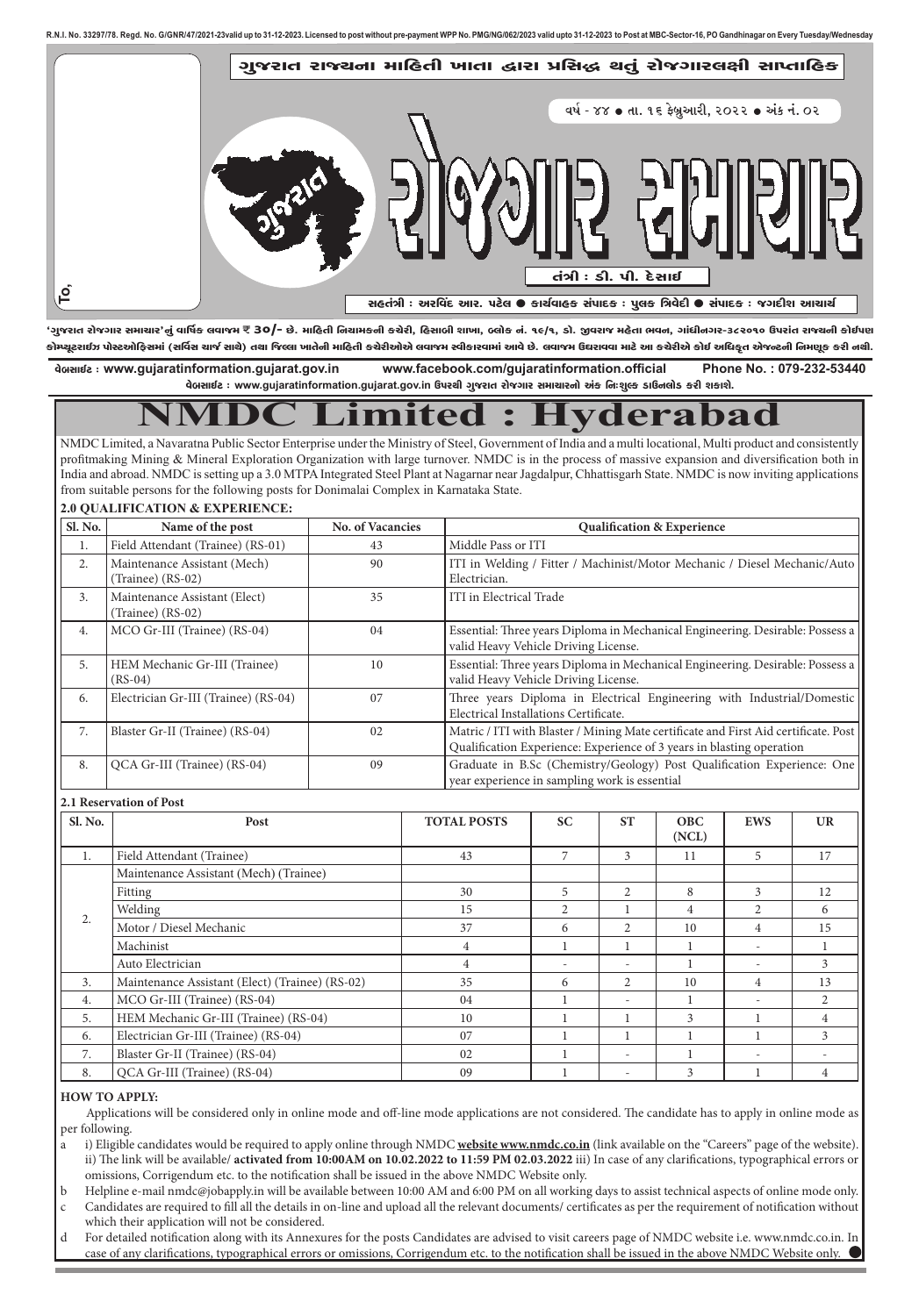

#### 1. **Online Registration of Application and Online Payment of Fee: From 05.02.2022 To 25.02.2022**

2. Date of Online Test (Tentative): 20.03.2022

3. Tentative Date of Downloading Call Letter for Online Test: 05.03.2022 Onwards

#### **State Bank of India invites On-line application from Indian citizen for appointment in the following Specialist Cadre Officer posts on regular basis. Candidates are requested to apply On-line through the link given in Bank's website https://bank.sbi/web/careers or https://www.sbi.co.in/web/careers**

1. The process of Registration is complete only when fee is deposited with the Bank through Online mode on or before the last date for payment of fee.

4. Admission to online test will be purely provisional without verification of documents. Candidature will be subject to verification of all details/ documents with the original when a candidate reports for online test and 5. In case a candidate is called for interview and is found not satisfying the eligibility criteria (Age, Educational Qualification and Experience etc.) he/ she will neither be allowed to appear for the interview nor be en any travelling expenses.

2. Before applying, candidates are requested to ensure that they fulfill the eligibility criteria for the post as on the date of eligibility.

3. Candidates are required to upload all required documents (brief resume, ID proof, age proof, educational qualification, experience etc.) failing which their candidature will not be considered for online written test/ in

6. Candidates are advised to check Bank's website https://bank.sbi/web/careers or https://www.sbi.co.in/web/careers regularly for details and updates (including the list of shortlisted/ qualified candidates). The Call lett Examination and "Acquaint Yourself Booklet" should be downloaded by entering registration number and password/date of birth from the Bank's website. Call letter for interview, where required, will be sent by e-mail only (N **will be sent).**

- 1. Candidate belonging to OBC category but coming in the 'Creamy Layer' are not entitled to OBC reservation and age relaxation. They should indicate their category as 'GENERAL' or GENERAL (PWD) as applicable.
- 2. The number of vacancies including reserved vacancies mentioned above are provisional and may vary according to the actual requirement of the Bank.
- 3. Bank reserves the right to cancel the recruitment process entirely at any time.
- 4. Caste certificate issued by Competent Authority on format prescribed by the Government of India will have to be submitted by the SC/ST candidates.
- 5. A declaration will have to be submitted in the prescribed format by candidates seeking reservation under OBC category stating that he/she does not belong to the creamy layer as on last date of online registration of app certificate containing the 'Non-creamy layer' clause, issued during the period 01.04.2021 to the date of interview, should be submitted by such candidates, if called for interview.
- 6. Reservation for Person with Disability (PWD) is horizontal within the overall vacancies for the post.
- 7. PWD candidate should produce a certificate issued by a competent authority as per the Govt of India guidelines.
- 8. Reservation to Economically Weaker Section (EWS) in recruitment is governed by Office Memorandum no. 36039/1/2019-Estt (Res) dated 31.01.2019 of Department of Personnel & Training, Ministry of Personnel, Public Grievanc Pensions, Government of India. Disclaimer: "EWS vacancies are tentative and subject to further directives of Government of India and outcome of any litigation. The appointment is provisional and is subject to the Income & certificate being verified through the proper channel".
- 9. Benefit of reservation under EWS category can be availed upon production of an "Income & Asset Certificate" issued by a Competent Authority on the format prescribed by Government of India.
- 10. Maximum age indicated is for General category candidates. Relaxation in upper age limit will be available to reserved category candidates as per Government of India Guidelines.
- 11. In cases where experience in a specific field is required, the relevant experience certificate must contain specifically that the candidate had experience in that specific field.
- 12. In cases the certificate of degree/diploma does not specify the field of specialisation, the candidate will have to produce a certificate from the concerned university/college specifically mentioning the specialisation

7. In case more than one candidate scores same marks at cut-off marks in the final merit list (common marks at cut-off point), such candidates will be ranked in the merit according to their age in descending order.

8. HARD COPY OF APPLICATION & OTHER DOCUMENTS NOT TO BE SENT TO THIS OFFICE.

9. All revision / corrigenda will be hosted only on the Bank's abovementioned websites.

10. A candidate can apply for more than one post separately.

|              | (A) Details of Post (Regular) /Grade / Vacancy / Age/Selection Process / Place of Posting:      |               |    |    |     |            |            |       |                  |       | Age as on | Selection                                       | Place of Posting*                                                      |
|--------------|-------------------------------------------------------------------------------------------------|---------------|----|----|-----|------------|------------|-------|------------------|-------|-----------|-------------------------------------------------|------------------------------------------------------------------------|
| Post Sr Post |                                                                                                 |               |    |    |     |            | Vacancy    |       |                  |       |           | Procedure                                       |                                                                        |
| No.          |                                                                                                 | Grade         | SC |    | OBC | <b>EWS</b> | <b>GEN</b> |       | PWD (Horizontal) |       | Max.      |                                                 |                                                                        |
|              |                                                                                                 |               |    | ST |     |            |            | Total |                  | HI    |           |                                                 |                                                                        |
|              | <b>Assistant Manager</b><br>(Network Security Specialist)                                       | <b>JMGS-I</b> |    |    |     |            |            |       |                  | $- -$ | 40 vears  | Online Written<br>Examination-<br>cum-Interview | Mumbai / Bengaluru or<br>any other location as<br>per the requirements |
|              | <b>Assistant Manager</b><br>(Routing & Switching)                                               | <b>JMGS-I</b> |    |    |     |            | 15         | 33    |                  |       | 40 years  |                                                 |                                                                        |
|              | The place of posting is only indicative. The selected candidate may be posted anywhere in India |               |    |    |     |            |            |       |                  |       |           |                                                 |                                                                        |

The place of posting is only indicative. The selected candidate may be posted anywhere in India.

13. In case the certificate of post graduate degree does not specify division and/or percentage marks, the candidate has to produce a certificate from the concerned university/college specifically mentioning the division a percentage marks as the case may be.

- **Post Sr Internet Banking/ Debit Card/ Credit Card etc.** i. Candidates will be required to register themselves online through the link available on SBI website https://bank.sbi/web/careers OR https://www.sbi.co.in/web/careers and pay the application fee using **Certification Work Experience as on 31.08.2021 & Specific Skills**
- **No. Candidates should first scan** ii. Candidates should first scan their latest photograph and signature. Online application will not be registered unless candidate uploads his/her photo and signature as specified on the online registration page (under "How to Apply").
- iii. Candidates should fill the application carefully. Once application is filled-in completely, candidate should submit the same. In the event of candidate not being able to fill the application in one go, he can save the information already entered. When the information/ application is saved, a provisional registration number and password is generated by the system and displayed on the screen. Candidate should note down the registration number and password. They can re-open the saved application using registration number and password and edit the particulars, if needed. This facility of editing the saved information will be available for three times only. Once the application is filled completely, candidate should submit the same and proceed for online payment of fee.
- iv. After registering online, the candidates are advised to take a printout of the system generated online application forms.

#### **General Information:**

- i. Before applying for a post, the applicant should ensure that he/ she fulfils the eligibility and other norms mentioned above for that post as on the specified date and that the particulars furnished by him/ her are correct in all respects. 7. Fortinet NSE1,
- ii. IN CASE IT IS DETECTED AT ANY STAGE OF RECRUITMENT THAT AN APPLICANT DOES NOT FULFIL THE ELIGIBILITY NORMS AND/ OR THAT HE/ SHE HAS FURNISHED ANY INCORRECT/ FALSE INFORMATION OR HAS SUPPRESSED ANY MATERIAL FACT(S), HIS/ HER CANDIDATURE WILL STAND CANCELLED. IF ANY OF THESE SHORTCOMINGS IS/ ARE DETECTED EVEN AFTER APPOINTMENT, HIS/ HER SERVICES ARE LIABLE TO BE TERMINATED.
- iii. The applicant should ensure that the application is strictly in accordance with the prescribed format and is properly and completely filled.
- iv. Appointment of selected candidate is provisional and subject to his/ her being declared medically fit as per the requirement of the Bank. Such appointment will also be subject to the service and conduct rules of the Bank for such post in the Bank, in force at the time of joining the Bank.
- v. Candidates are advised to keep their e-mail ID alive for receiving communication viz. call letters/ Interview date advices etc.

**ABBREVIATIONS:** Category: GEN- General Category, OBC- Other Backward Class, SC - Scheduled Caste, ST - Scheduled Tribe, EWS-Economically Weaker Section, PWD- Person with Disabilities, VI-Visually Impaired, HI-Hearing Impaired, JMGS- Junior Management Grade Scale.

NOTE:

 $\mathcal{O}(\mathcal{O}(\log n))$  and  $\mathcal{O}(\log n)$  and  $\mathcal{O}(\log n)$ **Preferred** : CISA, CISSP, CISM, CEH, CHFI, CSX

- vi. The Bank takes no responsibility for any delay in receipt or loss of any communication.
- (Routing Control Time) in any *induction* in any organisation in a control of the business of providing the understand (Concret) of providing the services of the services of the business of the services, and the services, structure subsiging to receive subgery instantigy, to minimum received.<br>fulfill all the eligibility conditions applicable to unreserved (General) category. vii. Candidates belonging to reserved category including, for whom no reservation has been mentioned, are free to apply for vacancies announced for unreserved (General) category provided, they must<br>fulfill all the eligibil
- viii. Candidates serving in Govt./ Quasi Govt. offices, Public Sector undertakings including Nationalised Banks and Financial Institutions are advised to submit "No Objection Certificate" from their employer at the time of interview, failing which their candidature may not be considered and travelling expenses, if any, otherwise admissible, will not be paid.
- ix. In case of selection, candidates will be required to produce proper discharge certificate from the employer at the time of taking up the appointment.
- x. Candidates are advised in their own interest to apply online well before the closing date and not to wait till the last date to avoid the possibility of disconnection / inability/ failure to log on to the website  $\frac{8.6}{100}$  $\frac{1}{2}$  First of website jam. Objects not as  $10.90$  Fig. Computed Technical Specialist – Big IP (301)  $1.5$  Figurity comparisons and interventional protocol and networking protocol and networking protocol and networking protocol and networking protocol and networking protocol and networking protocol and networking protocol on account of heavy load on internet or website jam. SBI does not assume any responsibility for the candidates not being able to submit their applications within the last date on account of aforesaid  $\overline{z}$  sound an external and the troubleshooting skills, skills, skills, skills, skills, skills, skills, skills, skills, skills, skills, skills, skills, skills, skills, skills, skills, skills, skills, skills, skills, sk reasons or for any other reason beyond the control of SBI.
- IAT TENO NEOANDING EEIGIDIEI 12. Radware RCAS-AL REPRESENTATION OR CORRESPONDENCE WILL BE ENTERTAINED BY THE BANK IN THIS REGARD. 3. Good team Management and co-ordination skills xi. DECISIONS OF BANK IN ALL MATTERS REGARDING ELIGIBILITY, CONDUCT OF INTERVIEW, OTHER TESTS AND SELECTION WOULD BE FINAL AND BINDING ON ALL CANDIDATES. NO 4. Fluent in at least Hindi and English languages
- The data consequences in case the implification sup xii. The applicant shall be liable for civil/ criminal consequences in case the information submitted in his/ her application are found to be false at a later stage.

#### **RECRUITMENT OF SPECIALIST CADRE OFFICERS IN STATE BANK OF INDIA ON REGULAR BASIS STATE BANK OF INDIA** CENTRAL RECRUITMENT & PROMOTION DEPARTMENT CORPORATE CENTRE, MUMBAI  $\blacksquare$  (Phone: 022-2282 042-2282 042-2282 042-2282 042-2282 042-2282 0411; E-mail: co.in) **STATE BANK OF INDIA**

# RECRUITMENT OF SPECIALIST CADRE OFFICERS IN STATE BANK OF INDIA ON REGULAR BASIS

#### **(B) Details of Educational Qualification/ Certification/Work Experience/ Specific Skills Required: GUIDELINES FOR FILLING ONLINE APPLICATION:**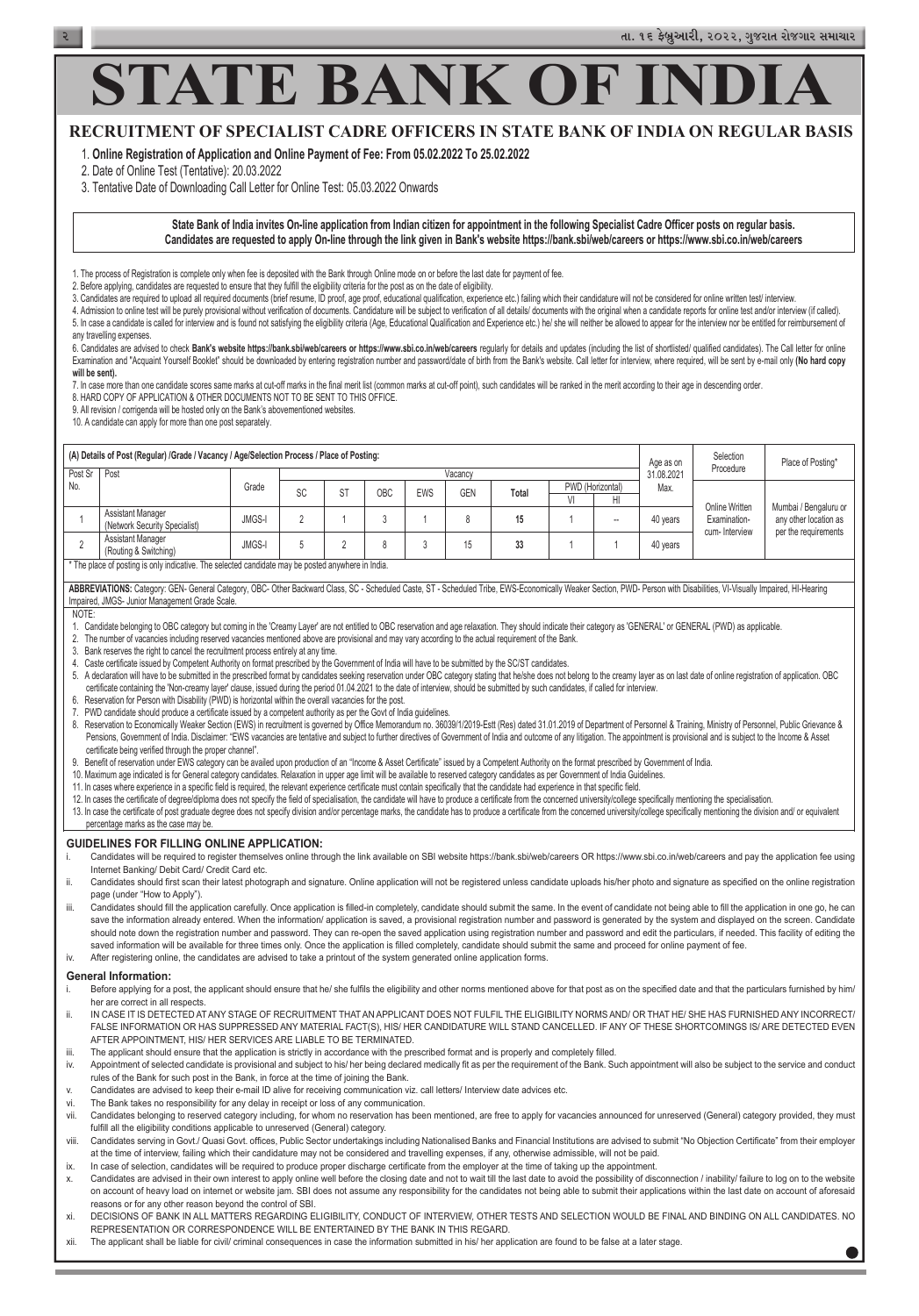# CANTONMENT BOARD DEHUROAD : PUNE

Rejection :

The following acts/omission would render a candidate/application disqualified/ rejected.

- a. Not meeting/Qualifying/Passing the laid down Mandatory Educational Qualification/Standards/Tests.
- b. Furnishing of false, inaccurate or tempered information.
- c. Obtaining support for his/her candidature through unfair means.
- d. Impersonation by any person.
- e. Submitting fabricated/false documents.
- f. Making statements which are incorrect or false or suppressing material information.
- g. Resorting to any other irregular or improper means in connection with his candidature for the selection.
- h. Improper/incomplete filling of application form.
- 1. More than one application submitted for the same post.
- J. Recommendation of any kind will lead to disqualification for the post.

General Instruction :

- The candidates should have a valid email ID and a working mobile number for applying for the examination. The applicants are advised not to change the email ID or Mobile number during the process of recruitment. They are also advised not to give mobile number /email id of any unknown person to avoid any complication.
- The applicant should visit website https://dehuroad.cantt.gov.in frequently to check any update regarding the examinations.
- Any doubts / clarifications regarding the application can be cleared from the office of the Cantonment Board, Dehuroad on any working day between working hours.
- Any corrigendum /changes/ clarification regarding the examination will only be notified through the website https://dehuroad.cantt.gov.in and no other medium of giving information to candidates will be incorporated.
- In case of any guidance I information/ clarification regarding their application, candidature etc. Candidates can contact on following:-

#### **(Government of India, Ministry of Defence) Employment Notice**

Email ID-ceodehnroad@gmail.com

Office Contact No.:- 020-27671222 (from 9:30 am to 06:00 pm)

**For more details see Employment News Vol-46 Dt. 12 - 18 Feb.-22**

# **All India Institute of Medical Seicences : Gorakhpur**

## Vacancy Notice for various posts in Nursing College, AllMS, Gorakhpur on Regular Basis

All India Institute of Medical Sciences, Gorakhpur, an autonomous Institute of National Importance under the Pradhan Mantri Swasthya Suraksha Yojna, Ministry of Health & Family Welfare, Govt. of India invites application for various posts in Nursing College AIIMS, Gorakhpur on direct recruitment basis. The Vacancy details are as under:-

| Sr.<br>No.     | Name Of<br><b>The Post</b>                                                                                     | No. of<br>Post | Category                            | Pay Scale                                                                                                                                                                                             |  |  |
|----------------|----------------------------------------------------------------------------------------------------------------|----------------|-------------------------------------|-------------------------------------------------------------------------------------------------------------------------------------------------------------------------------------------------------|--|--|
|                | Professor Cum<br>Principal College<br>of Nursing                                                               | 4              | $1-UR$                              | Level-13 of the Pay<br>Matrix (123100-215900)                                                                                                                                                         |  |  |
| $\overline{2}$ | Associate Professor<br>(Reader) in Nursing                                                                     | $\overline{2}$ | $2-UR$                              | Level-12 of the Pay.<br>Matrix (78800-209200)                                                                                                                                                         |  |  |
| 3              | Assistant Professor /<br>Lecturer in Nursing                                                                   | $\overline{3}$ | 3-UR                                | Level-11 of the Pay<br>Matrix (67700-208700)                                                                                                                                                          |  |  |
|                | Tutor / Clinical<br>Instructor                                                                                 | 17             | 9-UR,<br>4-OBC,2-SC,<br>1-ST, 1-EWS | Level-10 of the Pay<br>Matrix (56100-177500)                                                                                                                                                          |  |  |
| The            | advertisement<br>detailed<br>www.ailmsgorakhpur.edu.in<br>to visit institute website regularly for any update. |                | available<br>is                     | institute<br>website<br>on<br>Candidate shall apply offline. Last date for submission of offline application shall be<br>30 days from advertisement in Employment Newspaper. Candidates are requested |  |  |

#### **(Last Date for receipt of offline application is 04.03.2022 till 06:00 pm for all below mentioned post)**

- **1.** Applications in the prescribed format are invited from eligible candidates for direct recruitment to the post of AMO (Assistant Medical Officer), Junior Clerk, Staff Nurse, Sanitary Inspector, in the office of the Cantonment Board Dehuroad, Distt:- Pune, State-Maharashtra.
- **2.** Candidates must clearly subscribed the word**, "Application for the post of** Assistant Medical Officer (AMO)**,** Junior Clerk, Staff Nurse, Sanitary Inspector, **in Category\_\_\_\_\_\_\_ (UR, OBC, SC, ST, PH)"** on the top of the envelope while sending the application form.

Candidate should note that only the Date of Birth recorded in the Matriculation/Secondary School Examination Certificate or an equivalent certificate, will be accepted by the Cantonment Board for determining the age eligibility and no subsequent request for its change will be considered or granted.

#### **3. Description of Posts:-**

| Sr.              | Name of the        |     | Pay Scale (as       |                | <b>Reservation Status</b> |                |            |            |                | <b>Age Limit</b> |
|------------------|--------------------|-----|---------------------|----------------|---------------------------|----------------|------------|------------|----------------|------------------|
| No.              | Post               |     | per $7th$ Pay       |                |                           |                |            |            |                | (as per          |
|                  |                    |     | <b>Commission</b> ) |                |                           |                |            |            |                | CBESR.           |
|                  |                    |     |                     |                |                           |                |            |            |                | 2021)            |
|                  |                    |     |                     | UR             | <b>SC</b>                 | <b>ST</b>      | <b>OBC</b> | <b>EWS</b> | <b>Total</b>   |                  |
| $\mathbf{1}$ .   | Assistant          | Rs. | 56100-              | 1              | ---                       | ---            | 1          |            | $\mathfrak{D}$ |                  |
|                  | Medical Officer    |     | 177500 (S-20)       |                |                           |                |            |            |                | 23-32 Yrs.       |
| $\overline{2}$ . | Junior Clerk       | Rs. | 19900-              | 1              | 1                         | $\overline{2}$ |            |            | 5              | $21-30$ Yrs.     |
|                  |                    |     | 63200 (S-6)         |                |                           |                |            |            |                |                  |
| $\overline{3}$ . | <b>Staff Nurse</b> | Rs. | 35400-              | $\mathfrak{D}$ |                           |                |            |            | 3              | 21-30 Yrs.       |
|                  |                    |     | $112400(S-13)$      |                |                           |                |            |            |                |                  |
| 4.               | Sanitary           | Rs. | 25500-              |                |                           |                | 1          | ---        | 1              | 21-30 Yrs.       |
|                  | Inspector          |     | 81100 (S-8)         |                |                           |                |            |            |                |                  |

UR= Unreserved, OBC= Other Backward Class, SC= Scheduled Caste, ST= Scheduled Tribe, EWS= Economy Weaker Section, PH= Physically Handicapped.

#### **Eligibility:-**

| Name of the Post          |         | <b>Education Qualification</b>                                     |
|---------------------------|---------|--------------------------------------------------------------------|
| <b>Assistant</b>          | Medical | M.B.B.S Degree from recognized university $+01$ year of experience |
| <b>Officer</b>            |         | in the respective field.                                           |
| <b>Junior Clerk</b>       |         | 1. Possess a Degree (graduation) in any discipline from the        |
|                           |         | recognized university                                              |
|                           |         | 2. Certificate in Basic computer Knowledge from any Govt.          |
|                           |         | institute.                                                         |
|                           |         | 3. Govt. Certificate in computer typing 35 wpm in English or 30    |
|                           |         | wpm in Hindi Typing.                                               |
| <b>Staff Nurse</b>        |         | Bachelor's degree in Nursing or Three- year Diploma in             |
|                           |         | Nursing/GNM from a recognized Institution and Registration with    |
|                           |         | Nursing Council of India/State.                                    |
| <b>Sanitary Inspector</b> |         | HSC with Sanitary Inspector's Course Certificate from Government   |
|                           |         | recognized Institute.                                              |

- **4.** Detailed Advertisement, Format of the Application form and other information is available on https://dehuroad.cantt.gov.in.
- **5.** Candidates are requested to download the application form from the above mentioned website. The duly filled application form along with self-attested copy of Education Qualification/certificate should be sent by Registered Post/Speed post on the below

mentioned address:-

**Chief Executive Officer Office of the Cantonment Board Dehuroad, near Dehuroad railway Station, Dehuroad, Dist:- Pune – State:- Maharsthra, Pin:- 412101**

\*\* The application should reach in prescribed time limit. The Cantonment Board Dehuroad is not responsible for postal delay. Any application received after time limit will be rejected. \*\*

**6. Age Limit:- Age limits for the post of Assistant Medical Officer is 23-32 years and age limit for the post of Junior Clerk, Sanitary Inspector and Staff Nurse is 21-30 years. Note:-** The cut-off date for determining the age limits shall be 04/03/2022.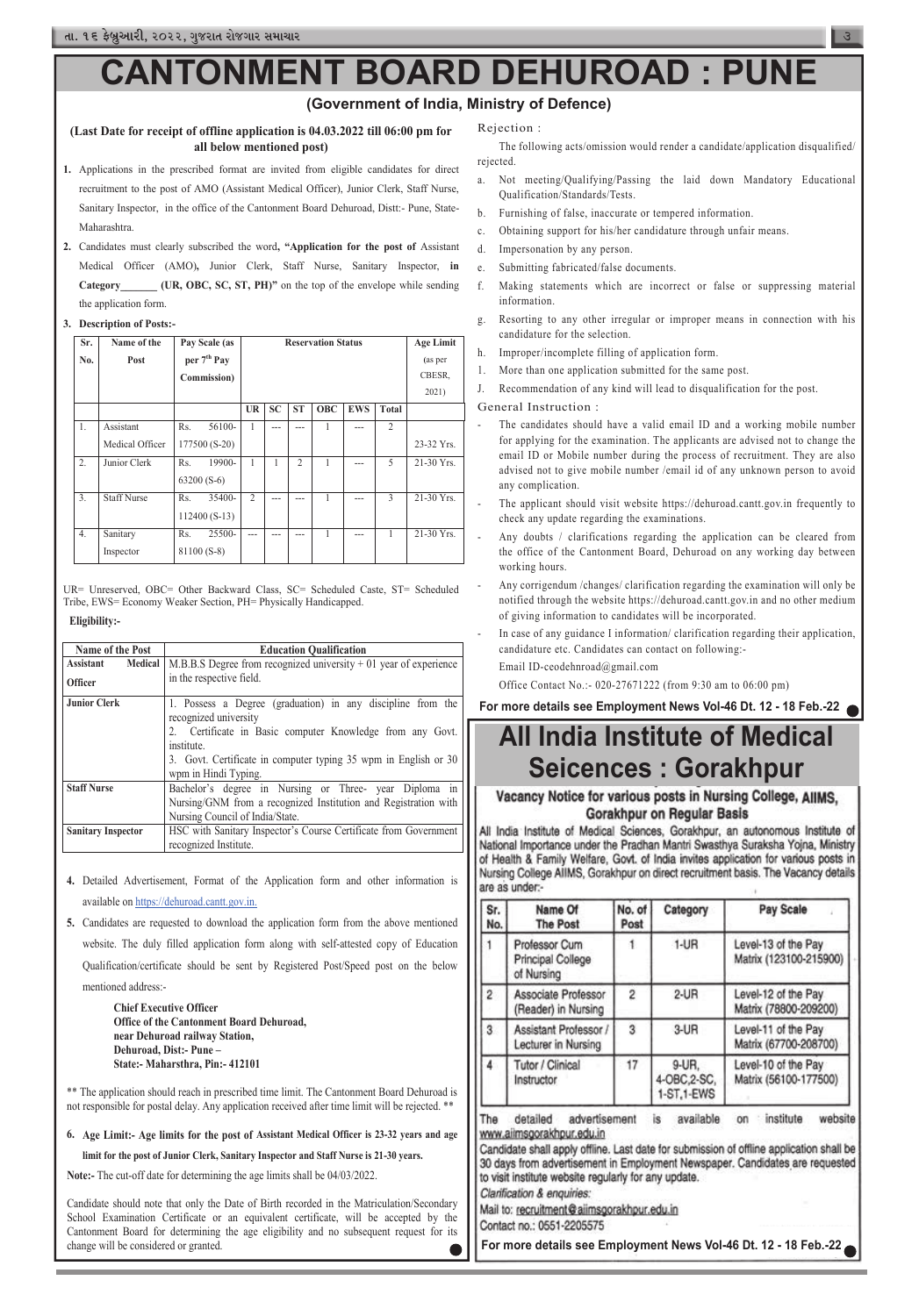#### SAINIK SCHOOL BALACHADI, JAMNAGAR (GUJARAT) (ENGLISH MEDIUM SCHOOL. CBSE RECOGNISED) (UNDER SAINIK SCHOOLS SOCIETY, MINISTRY OF DEFENCE, GOVT. OF INDIA) 1. Applications are invited for the following at Sainik School Balachadi. Jamnagar :-Sr. Name of Post and Age Eligibility No Limit, Vacancy & Pay Level Sr. (a) PGT Chemistry **Essential** No. **Regular Basis** (i) Master Degree in Chemistry from a recognised University with at least Age : Between 21-40 yrs as on 50% Marks in aggregate (ii) B. Ed or equivalent qualification from a 01 Jul 2022 recognised University or Two Year Integrated Post Graduate Degree Reserved for OBC from Regional College of Education in Chemistry with at least 50% No of Vacancy: 01 Marks in aggregate. Desirable Pay Level Level 08 (Rs.47600 - 151100) Experience of teaching in a residential School in a concerned subject. & Free Messing with Cadets Proficiency in Teaching in Concerned subject Knowledge of Computer Applications. **TGT Social Science Essential Qualification**  $(b)$ (i) Graduation with History as main subject and B. Ed in relevant subject **Regular Basis** Age - Between 21 - 35 yrs as from recognised University/Institute with at least 50% marks in aggregate or BA. B.Ed in History as Main Subject from Regional College on 1 Jul 2022 Reserved for SC of Education with at least 50% marks in aggregate. No of Vacancy: 01 (ii) CTET/ STET qualified Pay Level Desirable Level 07 (Rs.44900 - 142400) (i) Preference will be given for Teaching experience of 2 years in CBSE affiliated English Medium School, preferably residential, & Free Messing with Cadets (ii) Higher Qualifications (iii) Achievement.in NCC/Sports/ Extra-Curricular activities etc.  $(c)$ Counsellor **Essential Qualification** Contractual Basis for a period of (i) MA (Psychology) MSc (Psychology) Post Graduate Diploma in one year. Candidates interested Clinical Psychology MA in Clinical Psychology from a recognised for visiting faculty can also apply. University or Age: Between 21 - 35 yrs as on (ii) Masters in Child Development Social Work with 1 year Post 01 Jul 2022 Reserve for OBC Graduate Diploma in Counselling and Guidance from a recognizes No of Vacancy: 01 Institute or University. Consolidated Salary: Rs. 25000/-Desirable per month & Free Messing with (i) One year experience in providing counselling, (ii) Persons with Cadets adequate training in psychotherapy. Psychometric assessment and experience of working in residential schools (iii) Knowledge of Local Language (iv) Basic Knowledge of computer operation

# **RECRUITMENT OF GROUP 'C' POSTS ON DIRECT RECRUITMENT**

 National Institute of Fashion Technology (NIFT), Kolkata invites applications for direct recruitment on long contract from Indian national in the prescribed proforma to the following posts with provision for regularization subsequently subject to eligibility and as per NIFT policy:-

| Sr.            | Post Name                               | Level in                          |                | Details of Vacancies |           |                |            |       |
|----------------|-----------------------------------------|-----------------------------------|----------------|----------------------|-----------|----------------|------------|-------|
| No.            |                                         | Pay Matrix<br>(As per 7th<br>CPC) | <b>UR</b>      | SC                   | <b>ST</b> | <b>OBC</b>     | <b>EWS</b> | Total |
| 1              | Assistant<br>(Finance $\&$<br>Accounts) | Level-4                           | 1              |                      |           |                |            |       |
| $\overline{2}$ | Assistant<br>Warden (For<br>Girls) $#$  | Level-4                           |                |                      |           |                |            |       |
| 3              | Stenographer<br>Grade III               | Level-4                           | 1              |                      |           |                |            |       |
| 4              | <b>Nurse</b>                            | Level-4                           | 1              |                      |           |                |            |       |
| 5              | Lab Assistant                           | Level-2                           | $\overline{4}$ |                      |           | $\overline{2}$ |            | 7     |
|                |                                         | Total                             | 8              |                      |           | $\overline{2}$ |            | 11    |

For Complated Details rgarding eligibility (age, qualification etc.) application form terms and condition, etc. our website https://www.nift. ac.in/kolkata/careers may be related please. corrigendum addendum, it any, in this regard will be published at our said website only. **The last date of receipt of the application is 11-03-2022, 5.30 p.m.**

# **CSIR-NATIONAL CHEMICAL LABORATORY** Dr. Homi Bhabha Road, Pune - 411 008

# Last Date for Receipt of Online application: 10.03.2022 A unique opportunity for research careers in Science & Technology

The Council of Scientific and Industrial Research (CSIR) is an autonomous organization under the Ministry of Science & Technology, Government of India. It is amongst the foremost scientific and industrial research set-ups in the world, having state-of-the-art infrastructure and scientific and technical manpower second to none, CSIR covers practically the entire spectrum of scientific and industrial R&D of national and international importance. This ranges from aerospace to ocean exploration, micro-electronics to structural and environmental engineering, smart materials to mechatronics, petrochemicals to synthetic biology and from robotics and micro-machines to drugs & pharmaceuticals and agrochemicals.

National Chemical Laboratory, a unit of Council of Scientific and Industrial Research (CSIR), is a premier scientific organization involved in conducting high quality research in the areas of chemical and allied sciences. Applications (online only)are invited from enthusiastic, innovative and young Indian researchers having excellent academic record and proven scientific achievements for filling up the following scientific positions:

\*02 posts are reserved for Persons with Disabilities (PWD)

| Quarter Master<br><b>Essential Qualification</b><br>(d)<br><b>Regular Basis</b><br>Age:- Between 21-50 yrs as on                                                                                                                                                                                                                                                                                                                                                                                                                                                                                                                                                                                                                                                                                                                                                                                                                                              | (i) B.A. / B. Com, (ii) At least 5 years experience as UDC stores or as<br>Designation<br>Quartermaster or an ex-serviceman preferably a JCO with at least 10 | No. of Posts                                                                                                                                                                                                                                                                        | Pay Matrix<br>$(7n$ CPC)                    | *Total<br><b>Emoluments</b><br>(per month) | "Upper Age Limit<br>not exceeding<br>(as on last date of<br>online application)                                                                                                                                                                                                                                                                                                                                                                                                                                                                                                                                      |
|---------------------------------------------------------------------------------------------------------------------------------------------------------------------------------------------------------------------------------------------------------------------------------------------------------------------------------------------------------------------------------------------------------------------------------------------------------------------------------------------------------------------------------------------------------------------------------------------------------------------------------------------------------------------------------------------------------------------------------------------------------------------------------------------------------------------------------------------------------------------------------------------------------------------------------------------------------------|---------------------------------------------------------------------------------------------------------------------------------------------------------------|-------------------------------------------------------------------------------------------------------------------------------------------------------------------------------------------------------------------------------------------------------------------------------------|---------------------------------------------|--------------------------------------------|----------------------------------------------------------------------------------------------------------------------------------------------------------------------------------------------------------------------------------------------------------------------------------------------------------------------------------------------------------------------------------------------------------------------------------------------------------------------------------------------------------------------------------------------------------------------------------------------------------------------|
| 01 Jul 2022 Reserved for OBC<br>No of Vacancy: 01<br>Desirable<br>Pay Level                                                                                                                                                                                                                                                                                                                                                                                                                                                                                                                                                                                                                                                                                                                                                                                                                                                                                   | years experience in handling and accounting of stores.<br><b>Scientist</b><br>(i) Should have undergone a Quartermaster's Course                              | 10 posts<br>(6-UR, 2-OBC,<br>$1-SC$<br>1-OBC (Backlog)                                                                                                                                                                                                                              | $Level - 11$<br>(Rs. 67,700 -<br>2,08,700)  | Rs.1,16,398/-                              | 32 years                                                                                                                                                                                                                                                                                                                                                                                                                                                                                                                                                                                                             |
| Level 05 (Rs 29200 - 92300)<br>2. Allowances and Perquisites : In addition to allowances as approved by the Sainik Schools Society (Ministry of<br>Defence), incumbents are entitled to free accommodation as available, LTC, Pension (as per New Pension Scheme),                                                                                                                                                                                                                                                                                                                                                                                                                                                                                                                                                                                                                                                                                            | Sr. Scientist                                                                                                                                                 | 04 posts (UR)                                                                                                                                                                                                                                                                       | $Level-12$<br>(Rs. 78,800 -<br>2,09,200)    | Rs.1,33,936/-                              | 37 years                                                                                                                                                                                                                                                                                                                                                                                                                                                                                                                                                                                                             |
| Gratuity and subsidized education for two children for regular staff, subject to fulfilling minimum eligibility criteria<br>Other allowances and benefits will be provided as per Sainik Schools Society Rules and Regulations, 1997 as                                                                                                                                                                                                                                                                                                                                                                                                                                                                                                                                                                                                                                                                                                                       | Principal<br>Scientist                                                                                                                                        | 06 posts (UR)                                                                                                                                                                                                                                                                       | Level 13<br>$(Rs. 1.23, 100 -$<br>2.15.900) | Rs.2,03,930/-                              | 45 years                                                                                                                                                                                                                                                                                                                                                                                                                                                                                                                                                                                                             |
| amended time to time.<br>3. Interested candidate may apply to the Principal, Sainik School Balachadi, Jamnagar -361230 within<br>20 days of publication of advertisement along with one passport size photograph. Bio-data, Self attested<br>photocopies of Certificates / Testimonials. Demand draft of Rs. 400/- (Non-Refundable) in favour of Principal,<br>Sainik School Balachadi payable at Jamnagar and self-addressed envelope affixed with Rs. 30/- Stamps Eligible<br>and shortlisted candidates will be called for written test. Practical and interview on a date to be intimated later. No TA/<br>DA is admissible to the Candidates called for Test / Interview.<br>4. The School administration reserves the right to cancel the vacancy due to administrative / policy reasons.<br>For application form and other details you may visit school website www.ssbalachadi.org<br>For more details see Employment News Vol-46 Dt. 12 - 18 Feb.-22 | in Class 'X' City.                                                                                                                                            | ** Please see age relaxation under Relaxation column.<br>published/provided ONLY on https://recruit.ncl.res.in form time to time.<br>Date of commencement of online applications<br>Last date for receipt of online applications<br>Last date for receipt of hard-copy applications |                                             |                                            | *Total Emoluments means approximate total emoluments on minimum of scale including HRA<br>For further details please visit our website https://recruit.ncl.res.in and apply through the<br>online application form available there. The detailed advertisement, terms and conditions and<br>instructions to the candidates are available on the website. For any technical query while<br>applying online, please send e-mail to recruit@ncl.res.in. All further announcements /<br>details pertaining to this recruitment process / corrigendum / addendum etc., shall be<br>31.01.2022<br>10.03.2022<br>21.03.2022 |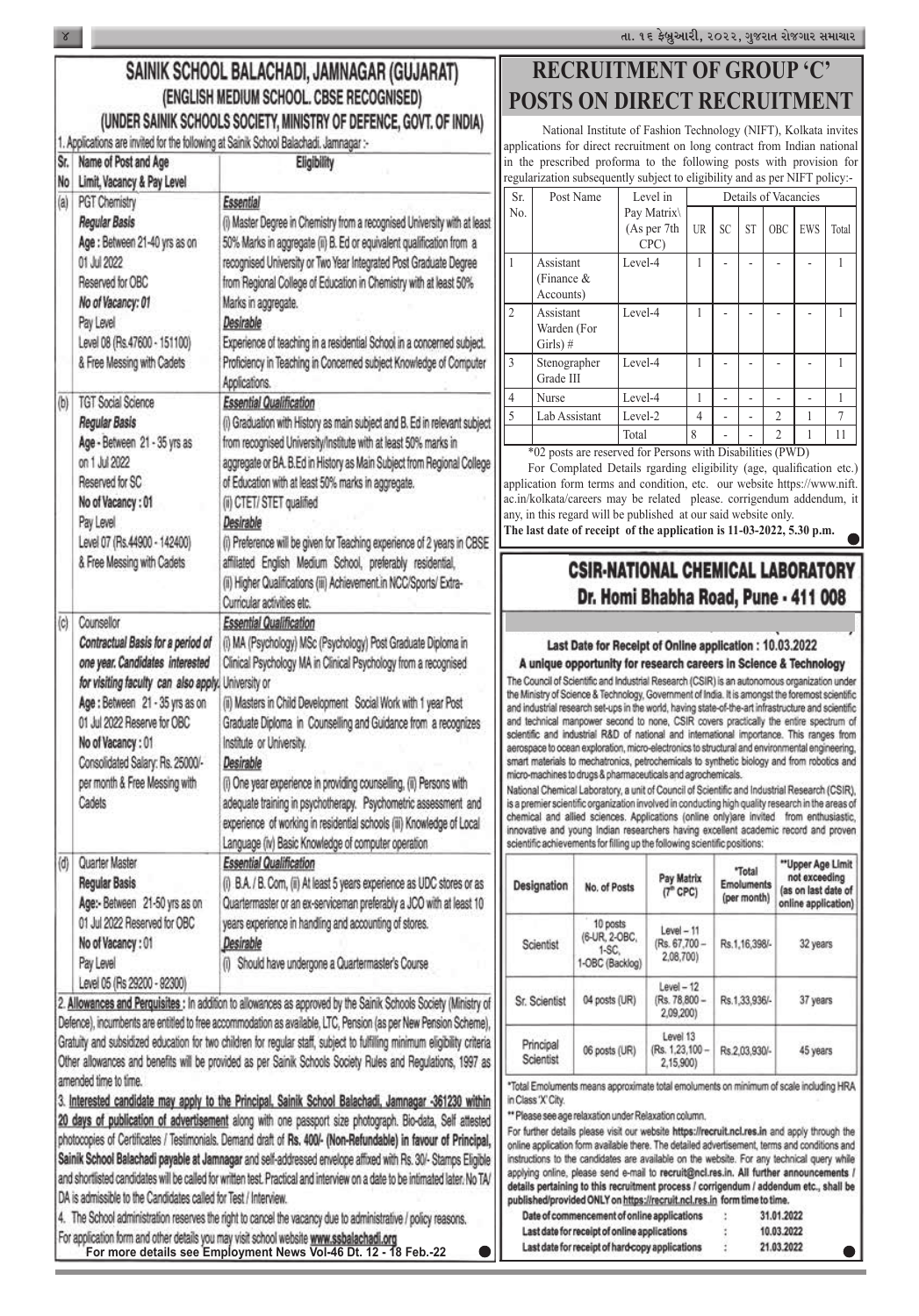- 11. કયા સમયગાળાને તગાવી વર્ષ તરી<del>કે</del> ઓળખવામાં **આવે છે?** 
	- અ. 1 �ન્યુઆરીથી 31 �ડસેમ્બર બ. 1 એિપ્રલથી 31 માચર્ ક. 1 જુલાઇથી 30 જૂન ડ. 1 ઓગસ્ટથી 31 જુલાઇ
- 12. **'ધ રબર ગર્લ 'નું બિર્**ુદ મેળવનાર કચા ગુજરાતીને **'રા�રીય બાળ પુરસ્કાર ૨૦૨૨' એનાયત થયો છે?**

અ. તન્વી પટેલ બ. અવની શાહ

ક. અન્વી ઝાઝરૂકિયા ડ. માના પટેલ

**કરવામાં આવરી છે?** 

અ. રાજસ્થાન બ. �દલ્હી

| 1.           | જિલ્લામાં કરવામાં આવી હતી?                   | 73 માં પ્રજાસત્તાક પર્વની રાજચકક્ષાની ઉજવણી કચા      |     | બ. વેળાવદર કાળિયાર રાષ્ટ્રીય ઉધાન<br>ક. ગાથેરા પક્ષી અભયારણ્ય         |
|--------------|----------------------------------------------|------------------------------------------------------|-----|-----------------------------------------------------------------------|
|              | અ. ભાવનગર બ. ગીર-સોમનાથ                      |                                                      |     | ડ. ઉપરમાંથી એક પણ નહિં                                                |
|              | ક. ગાંધીનગર                                  | ડ. દાહોદ                                             | 15. | ભારતમાં લાલ ચંદન સૌથી વધુ ક્ચાં મળી આવે છે?                           |
| 2.           |                                              | દિલ્હી ખાતે 73 માં પ્રજાસત્તાક પર્વની પરેડમાં ગુજરાત |     | અ. પૂર્વી હિમાલય ક્ષેત્ર                                              |
|              |                                              | દ્વારા કચા વિષયે ટેબ્લો પ્રસ્તુત કરવામાં આવ્યો હતો?  |     | બ. પશ્વિમી હિમાલય ક્ષેત્ર                                             |
|              | અ. રાણકી વાવ બ. વેક્સિનેશન ઝુંબેશ            |                                                      |     | ક. આંધ્રપ્રદેશની પાલકોંડા અને શેષાચલમ પહાડીઓ                          |
|              | ક. રાજયના આદિવાસી નૃત્યો                     |                                                      |     |                                                                       |
|              | ડ. પાલ - દઢવાવના આદિવાસી ક્રાંતિવીરોની કથા   |                                                      | 16. | ડ. (અ) અને (બ) બંને<br>લાલ ચંદનની ઉપચોગીતા સંદર્ભે કચું વિદ્યાન ચોગ્ચ |
| 3.           |                                              | યેશ્વિક આદ્રભૂમિ દિવસ કચારે ઉજવવામાં આવે છે?         |     | છે?                                                                   |
|              | અ. 2 જાન્યુઆરી             બ. 2 ફેબ્રુઆરી    |                                                      |     | અ.   દવાઓ બનાવવા તથા રંગકામમાં ઉપયોગ થાય છે.                          |
|              | ક. 12 ફેબ્રુઆરી હિ. 22 જાન્યુઆરી             |                                                      |     | પાચનતંત્ર સંબંધીત સમસ્યાઓ, એડિમા અને<br>બ.                            |
| $\mathbf{4}$ |                                              | ગુજરાતના આદિવાસી નાગરિકો 'કોલીચારીનો                 |     | ઉધરસના ઈલાજ માટે ઔષધી તરીકે ઉપયોગ થાય                                 |
|              | વાણિયો ગાંધી' તરીકે કોને ઓળખાવે છે?          |                                                      |     |                                                                       |
|              | અ. શ્રી મોતીલાલ તેજાવત બ. શ્રી હરિલાલ તેજાવત |                                                      |     | છે.                                                                   |
|              |                                              | ક. શ્રીમુખરજી તેજાવત ડ. ઉપરમાંથી એક પણ નહિં.         |     | ઉચ્ચ કોટિના સંગીત વાદ્યો અને ફર્નિચર બનાવવા<br>$\mathcal{L}$          |
| 5.           |                                              | કચા અંગ્રેજ ઓફિસરે પાલ - દઢવાવ ખાતે હજારોની          |     | ઉપયોગ થાય છે.                                                         |
|              |                                              | સંખ્યામાં એક્ત્ર થયેલ આદિવાસીઓ પર ગોળીબાર            |     | ઉપરના તમામ<br>$\mathcal{L}$                                           |
|              | કરવાનો આદેશ આપ્યો હતો?                       |                                                      | 17. | બખીરા વન્ચજીવ અભચારણ્ય ક્યાં આવેલું છે?                               |
|              | અ. એચ. જી. સટર્ન બ. જનરલ ડાયર                |                                                      |     | અ. ગુજરાત<br>બ. રાજસ્થાન                                              |
|              |                                              | ક. જહોન નિકોલસન       ડ. ઉપરમાંથી એક પણ નહિં.        |     | ક. ઉતર પ્રદેશ હિંસ કરલ<br>ખદર અને બાંગર કચા પ્રકારની માટી છે?         |
| 6.           |                                              | તાજેતરમાં કચા જિલ્લામાં નવનિર્મિત અંડર બ્રિજનું      | 18. |                                                                       |
|              |                                              | નામ 'સીડીએસ બિપિન રાવત' રાખવામાં આવ્યું છે?          |     | અ. કાળી માટી<br>બ. કાંપવાળી માટી                                      |
|              | અ. ગાંધીનગર બ. રાજકોટ                        |                                                      |     | ક. લાલ માટી હિંસ કરે રાઈટ માટી                                        |
|              | ક. હિંમતનગર (સા.કા) ક. સુરત                  |                                                      |     | 19. 'સિલ્વર ફાઇબર ક્રાંતિ' સાથે શું સંબંધિત છે.?                      |
| 7.           | સુશાસન સપ્તાહ કચારે ઉજવવામાં આવ્યો?          |                                                      |     | બ. શણ<br>અ. કપાસ                                                      |
|              | અ. 25 થી 31 ડિસેમ્બર બ. 21 થી 27 ડિસેમ્બર    |                                                      |     | ક. રાસાયણિક ખાતર<br>ડ. નાળિયેર                                        |
|              | ક. 25 થી 31 જાન્યુઆરી ડ. 21 થી 27 જાન્યુઆરી  |                                                      |     | <b>V</b> al5G                                                         |
| 8.           |                                              | વર્ષ - ૨૦૨૨ માટે ગુજરાત ઇન્સ્ટિટ્યૂટ ઓફ              |     | <sub>o</sub> નોલેજ ક્વીઝં                                             |
|              |                                              | ડિઝાસ્ટર મેનેજમેન્ટને કેન્દ્ર સરકાર તરફથી કર્યો      |     | કોર્નર                                                                |
|              | પુરસ્કાર એનાચત થયો છે?                       |                                                      |     | ધવલ શાહ                                                               |
|              | અ. પ્રધાનમંત્રી આપદા પ્રબંધન પુરસ્કાર        |                                                      | 20. | કેન્દ્રીચ બજેટ ૨૦૨૨ - ૨૩ માં RAMP કાર્ચક્રમ શરૂ                       |
|              | બ. અટલ આપદા પ્રબંધન પુરસ્કાર                 |                                                      |     | કરવાની ઘોષણા કરવામાં આવી છે. જેમાં RAMP નું                           |
|              | ક. સુભાષચંદ્ર બોઝ આપદા પ્રબંધન પુરસ્કાર      |                                                      |     | પૂરુ નામ શું છે?                                                      |
|              | ડ. ઉપરમાંથી એક પણ નહિં                       |                                                      |     | Raising and Accelerating MSME<br>અ.                                   |
| 9.           | IIT - RAM નું પૂરું નામ જણાવો?               |                                                      |     | Performance.                                                          |
|              |                                              | અ.  ઇન્સ્ટિટ્યૂટ ઓફ ઇન્ફાસ્ટ્રકચર ટેકનોલોજી રિસર્ચ   |     | Region of Aircraft Movement<br>બ.                                     |
|              | એન્ડ મેનેજમેન્ટ                              |                                                      |     | and Parking.                                                          |
|              | બ.                                           | ઇન્સ્ટિટ્યૂટ ઓફ ઇન્ડસ્ટ્રી ટેકનોલોજી રિસર્ચ એન્ડ     |     | Risk Analysis and management<br>ક.                                    |
|              | મેનેજમેન્ટ                                   |                                                      |     | for projects.                                                         |
|              | s.                                           | ઇન્સ્ટિટ્યૂટ ઓફ ઇન્ફોર્મેશન ટેકનોલોજી રિસર્ચ એન્ડ    |     | ઉપરમાંથી એક પણ નહિં.<br>s.                                            |
|              | મેનેજમેન્ટ                                   |                                                      | 21. | કેન્દ્ર સરકાર દ્વારા ઈ - લર્નિગ અને ડિજીટલ                            |
|              | ઉપરમાંથી એક પણ નહિં<br>s.                    |                                                      |     | લર્નિગના શૈક્ષણિક કાર્યક્રમોને પ્રોત્સાહન આપવા                        |
| 10.          |                                              | દેશની પ્રથમ ડિજિટલ જસ્ટિસ ક્લોક ક્ચાં કાર્યરત        |     | કઈ ચોજના શરૂ કરવામાં આવી છે?                                          |
|              | કરવામાં આતી છે?                              |                                                      |     | અ. સ્વામી વિવેકાનંદ ઈ - વિદ્યાયોજના                                   |

- અ. પેસિફીક મહાસાગર
- બ. હિંદ મહાસાગર
- ક. એટલે�ન્ટક મહાસાગર
- ડ. આક�ટીક મહાસાગર
- **23. ભારતરીય તટરક્ષક દળનો સ્થાપના �દવસ કયારે ઉજવવામાં આવે છે?**

**13. ગુજરાત સરકાર દ્વારા િસિનયર િસ�ટજન્સ માટે કઈ હેલ્પલાઈન શ� કરવામાં આવરી છે ?**

> અ. 13456 બ. 12345 ક. 10909 ડ. 14567

**14. ગુજરાતના કયા અભયારણ્યને વષર્ – ૨૦૨૨માં રામસર સાઈટનો દરજ્જો આપવામાં આવ્યો છે?** 

અ. ખીજડીયા પક્ષી અભયારણ્ય

|     |                                                   | 25.     સુરેન્દ્રનગર જિલ્લાને કચા જિલ્લાની હદ સ્પર્શે છે?                                         |
|-----|---------------------------------------------------|---------------------------------------------------------------------------------------------------|
|     | અ. મહેસાણા                                        | બ. અમરેલી                                                                                         |
|     | ક. જામનગર                                         | ડ. ગાંધીનગર                                                                                       |
|     | 26.     વિશ્વ કેન્સર દિવસ કચારે મનાવવામાં આવે છે? |                                                                                                   |
|     | અ. 4 જાન્યુઆરી                                    | બ. 4 ડિસેમ્બર                                                                                     |
|     | ક. 4 નવેમ્બર                                      | ડ. 4 ફેબ્રુઆરી                                                                                    |
|     |                                                   | 27.   'સ્ટેચ્ચૂ ઓફ ઈકવાલિટી' તરીકે જાણીતી વિશાળ                                                   |
|     | પ્રતિમા કચા સ્થિત છે ?                            |                                                                                                   |
|     |                                                   | અ. કેવડિયા, ગુજરાત        બ. હૈદરાબાદ, તેલંગાણા                                                   |
|     | ક. બેંગ્લુર્, કર્ણાટક ડ. ભોપાલ, મધ્યપ્રદેશ        |                                                                                                   |
| 28. | છે?                                               | 'સ્ટેચ્ચૂ ઓફ ઈક્વાલિટી' પ્રતિમા કેટલા ફૂટ ઊંચી                                                    |
|     | અ. ૧૮૨ ફૂટ                                        | બ. ૨૮૨ ફૂટ                                                                                        |
|     | <b>s. २१६ ईट</b>                                  | ડ. ૧૧૬ ફૂટ                                                                                        |
|     |                                                   | 29.    'કેસર બાઉલ પ્રોજેકટ'અંતર્ગત કેસરની ખેતી માટે                                               |
|     | કચા બે રાજચોની પસંદગી કરવામાં આવી છે?             |                                                                                                   |
|     | અ. નાગાલેન્ડ અને ત્રિપુરા                         |                                                                                                   |
|     | બ. અસમ અને પશ્વિમ બંગાળ                           |                                                                                                   |
|     | ક. અરુ્ણાચલ પ્રદેશ અને મેઘાલય                     |                                                                                                   |
|     | ડ. હિમાચલ પ્રદેશ અને ઉતરાખંડ                      |                                                                                                   |
| 30. |                                                   | 'Blue Economy - 10 Years, 100 Innovations,                                                        |
|     | 100 Million Jobs' પુસ્તકના લેખક કોણ છે?           |                                                                                                   |
|     | અ. ગુંટર પૌલી                                     | બ. બીમલ જલાન                                                                                      |
|     | ક. કૌશિક બસુ                                      | ડ. ૨મેશ સિંઘ                                                                                      |
|     |                                                   | 31.   રક્ષા મંત્રાલચ દ્વારા   નિવૃત સૈનિકો અને સેનાના<br>જવાનો માટે ઓનલાઇન મેડિક્લ કન્સલ્ટેશન અને |
|     |                                                   | દવાઓની હોમ ડિલિવરી હેતુ કઈ પહેલ શરૂ કરવામાં                                                       |
|     | આવી છે?                                           |                                                                                                   |
|     | અ. સેહત પહેલ (SEHAT Initiative)                   |                                                                                                   |
|     | બ. આરોગ્ય સેવમ                                    |                                                                                                   |
|     | ક. નિરોગી પહેલ (Nirogi Initiative)                |                                                                                                   |
|     | ડ. ઉપરમાંથી એકપણ નહિં.                            |                                                                                                   |
| 32. |                                                   | મોબાઈલ ટેક્નોલોજીમાં'OLED'ડિસ્પ્લેનો ઉપચોગ                                                        |
|     |                                                   | કરવામાં આવે છે. 'OLED'નું પૂરું નામ જણાવો?                                                        |
|     |                                                   | અ. Organic Light - Emitting Diode                                                                 |
|     | બ. Oval Light - Emitting Diode                    |                                                                                                   |
|     | s. Odd Light - Emitting Diode                     |                                                                                                   |
|     |                                                   | s. Oloid shape Light - Emitting Diode                                                             |
| 33. | નીચેનામાંથી કચું વિદ્યાન અચોગ્ચ છે?               |                                                                                                   |
|     | અ.                                                | 6 થી 8 પીએચ (PH) વાળી જમીનમાં કેસરનું                                                             |
|     | ઉત્પાદન વધુ થાય છે.                               |                                                                                                   |
|     |                                                   | બ. કેસરની ખેતી માટે સમુદ્ર સપાટીથી 2000 મીટરની                                                    |

- ઊંચાઈ વધુ અનૂકુળ છે. ક. ક�સરની ખેતી િવિશષ્ટ પ્રકારની 'કર�વા'માટીમાં
- કરવામાં આવે છે.
- ડ. પં�બનું પંપોર ક્ષેત્ર િવશ્વમાં ઉચ્ચ ગુણવતાના ક�સર

ક. ગુજરાત ડ. મહારાષ્ટ્ર

- ક. 13 થી 17 વર્ષ ડ. 10 થી 18 વર્ષ
- 35. કિસ્ટીચાનો રોનાલ્ડો કચા દેશની ફૂટબોલ ટીમનો **ખેલાડરી છે?**

બ. ડો. સવર્પલ્લી રાધાક�ષ્ણન ઈ - િવદ્યાયોજના

ક. પ્રધાનમંત્રી ઈ – િવદ્યાયોજના

ડ. ભારત ઈ - િવદ્યાયોજના

**22. તાિહતરી દ્વરીપ પાસે પ્રાચરીન કોરલ રરીફનરી શોધ થઈ છે. આ તાિહતરી દ્વરીપ ક્યાં મહાસાગરમાં �સ્થત છે?** 

 અ. 1 ફ�બ્રુઆરી બ. 1 �ન્યુઆરી ક. 11 ફેબ્રુઆરી હિં. 11 જાન્યુઆરી **24. કયા ભારતરીય હોક� ખેલાડરીને 'વલ્ડર્ ગેમ્સ એથલરીટ ઓફ ધ યર – 2021' પુરસ્કારથરી સન્માિનત કરવામાં આવ્યા છે?**  અ. મનપ્રીત િસંઘ બ. સમશેર િસંઘ

ક. પી.આર.શ્રીજેશ ડ. વરુ્ણકુમાર

માટે જાણીતું છે.

**34. ગુજરાત સરકાર દ્વારા બાળ રિસકરણ અિભયાન અંતગર્ત ક�ટલરી વયમયાર્દા ધરાવતા બાળકોને આવરરી લેવાયા છે?** 

અ. 15 થી 20 વર્ષ બ. 15 થી 18 વર્ષ

| અ. સ્પેન  | બ. બ્રાઝિલ  |
|-----------|-------------|
| ક. જર્મની | ડ. પોર્ટુગલ |

#### **જવાબ :**

**(1-બ)(2-ડ)(3-બ)(4-અ)(5-અ)(6-બ)(7-અ)(8-ક) (9-અ)(10-ક) (11-ક)(12-ક)(13-ડ)(14-અ)(15-ક) (16-ડ)(17-ક)(18-બ)(19-અ)(20-અ)(21-ક)(22-અ) (23-અ)(24-ક)(25-અ)(26-ડ)(27-બ)(28-ક)(29-ક) (30-અ) (31-અ)(32-અ)(33-ડ)(34-બ)(35-ડ)**

# **ગુજરાત સરકાર દ્વારા િસિનયર િસ�ટજન્સ માટે કઈ હેલ્પલાઈન શ� કરવામાં આવરી છે ?**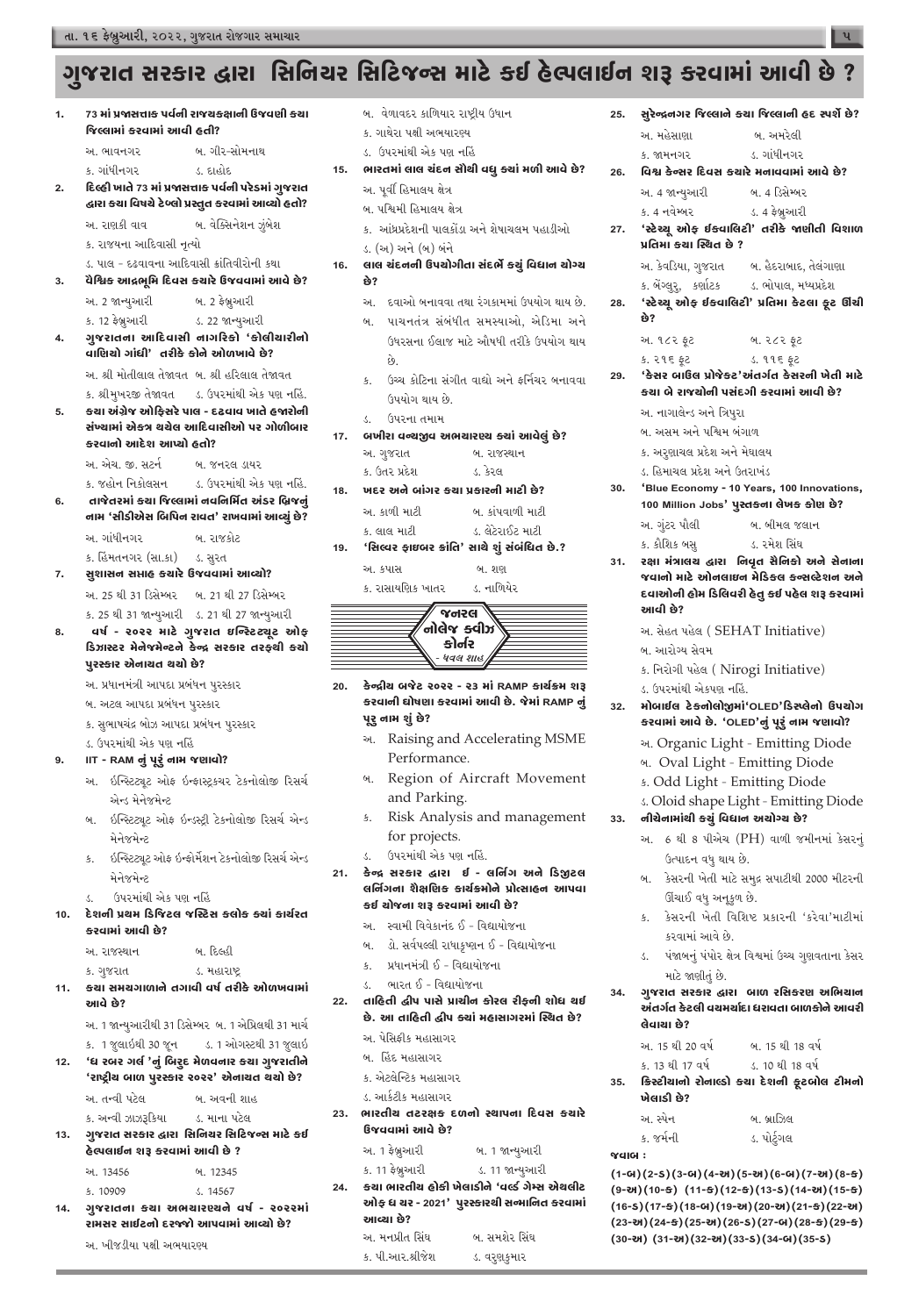# **Union Public Service Commission** Dholpur House, Shahjahan Road **New Delhi-110069**

#### INDICATIVE ADVERTISEMENT NO. 03/2022

Online Recruitment Applications (ORA) are invited for Direct Recruitment by selection through website http://www.upsconline. nic.in to the following posts by 03rd March, 2022.

#### 1. (Vacancy No. 22020301312)

One vacancy for the post of Assistant Professor (History), Integrated Headquarters, Directorate of Civilian Personnel, Ministry of Defence (Navy) (UR-01) (PwBD-01)\*. \*The vacancy is reserved for candidates belonging to category of Persons with Benchmark Disability (PwBD) viz. Blindness and Low Vision with disability i.e. Low Vision (LV). Pay Scale: Level- 10 (Academic) in the Pay Matrix as per 7th CPC. Age: 35 years.

#### 2. (Vacancy No. 22020302412)

Eleven vacancies for the post of Stores Officer, Defence Research & Development Organisation (DRDO), Department of Defence Research and Development, Ministry of Defence (SC-01, OBC-02, EWS-01, UR-07) (PwBD-01)\*. \*Of the eleven vacancies, one vacancy is reserved for candidates belonging to category of Persons with Benchmark Disability (PwBD) viz. Blindness and Low Vision with disability i.e. Blind (B) or Low Vision (LV). Pay Scale: Level- 07 in the Pay Matrix as per 7th CPC. Age: 30 years.

#### 3. (Vacancy No.22020303412)

Fourteen Vacancies for the post of Assistant Mineral Economist (Intelligence), Indian Bureau of Mines, Ministry of Mines (SC-02, OBC-03, EWS-01, UR-08) (PwBD-04)\*. \*Of the fourteen vacancies, four vacancies are reserved for candidates belonging to category of Persons with Benchmark Disability (PwBD). Of these four vacancies, two vacancies are reserved for candidates belonging to category of Persons with Benchmark Disability (PwBD) viz. Blindness and Low Vision with disability i.e. Blind (B) or Low Vision (LV), one vacancy is reserved for candidates belonging to category of Persons with Benchmark Disability (PwBD) viz Deaf and Hard of Hearing with disability i.e. Deaf (D) or Hard of Hearing (HH) and remaining one vacancy is reserved for Multiple disabilities (MD) i.e. at least two disabilities from the sub-categories of the disabilities. Pay Scale: Level- 10 in the Pay Matrix as per 7th CPC. Age: 35 years.

#### 4. (Vacancy No. 22020304112)

One Vacancy for the post of Assistant Professor (Ayurveda), Agad Tantra evum Vidhi Vaidyak, Directorate of AYUSH, Health and Family Welfare Department, Government of NCT of Delhi (UR-01). Pay Scale: Level-10 in the Pay Matrix as per 7th CPC plus NPA. Age: 45 years.

#### 5. (Vacancy No. 22020305112)

One Vacancy for the post of Assistant Professor (Ayurveda), Dravya Guna, Directorate of AYUSH, Health and Family Welfare Department, Government of NCT of Delhi (UR-01). Pay Scale: Level- 10 in the Pay Matrix as per 7th CPC plus NPA. Age: 45 years.

#### 6. (Vacancy No. 22020306112)

Two Vacancies for the post of Assistant Professor (Ayurveda), Prasuti Tantra evum Stri Roga, Directorate of AYUSH, Health and Family Welfare Department, Government of NCT of Delhi (SC-01, UR-01). Pay Scale: Level-10 in the Pay Matrix as per 7th CPC plus NPA. Age: 45 years.

#### 7. (Vacancy No. 22020307112)

Two Vacancies for the post of Assistant Professor (Ayurveda), Ras Shastra evum Bhaishiya Kalpana, Directorate of AYUSH, Health and Family Welfare Department, Government of NCT of Delhi (OBC-01, UR-01). Pay Scale: Level-10 in the Pay Matrix as per 7th CPC plus NPA. Age: 45 years.

# **INDIAN COAST GUARD : NOIDA**

**DIRECTORATE OF RECRUITMENT RECRUITMENT OF FOREMAN OF STORES**

*Aplication Start date 12 Feb 22 Last Date of receiving of applications 14 Mar 22*

Indian Coast Guard invites applications in the prescribed format as given at Annexure-1 from eligible Indian citizens for filling up the following vacancies through Direct Recruitment: -

(a) Name of Post: Foreman of Stores, General Central Service, Group 'B', Non-Gazetted, Non-ministerial in Pay Level-6 in the pay matrix (Rs. 35400-112400/-) .

#### **(b) Category-wise no. of vacancies:**

| <b>SI</b> | Cateaory                                          | No. of Vacancy |
|-----------|---------------------------------------------------|----------------|
| (i)       | Unreserved (UR)                                   | 03             |
| (ii)      | Economically Weaker Sections<br>(EWS)             | 01             |
| (iii)     | Other Backward Castes (Non<br>Creamy Laver) (OBC) | 0 <sub>3</sub> |
| (iv)      | Scheduled Casles (SC)                             | 03             |
| (v)       | Scheduled Tribes (ST)                             | $\Omega$       |
|           | Total                                             | ו ו            |

#### **2. Eligibility Criteria:**

(a) Educational Qualification and Experience

Master Degree with Economics or Commerce or Statistics or Business Studies or Public Administration from recognised University or Institute. Experience: One year experience in handling stores and

Note:- The age limit will be calculated as on the closing date for submission of application i.e. 14 Mar 22.

keeping accounts in store in a concern of Central Government or State Government or Statutory or Autonomous Organisation or Public Sector Undertaking or University or any recognised Institutions or Bank or in a private sector organisation listed on the Stock Exchange of India.

Application form should be filled either in English or Hindi as per the prescribed format given at Annexure-1. The application with duly affixed self-attested colour photograph should be accompanied by Xerox copies of the documents listed below, duly self-attested with name and date. No original certificates are to be forwarded alongwith the application form.

#### 8. (Vacancy No. 22020308112)

One Vacancy for the post of Assistant Professor (Ayurveda), Shalakya Tantra, Directorate of AYUSH, Health and Family Welfare Department, Government of NCT of Delhi (OBC-01). Pay Scale: Level-10 in the Pay Matrix as per 7th CPC plus NPA. Age: 48 years. The crucial date for determining the age limit shall be the closing date for submission of online application.

The candidates willing to apply for the above posts are advised to visit Commission's ORA Website http://www.upsconline.nic.in. The detailed advertisement along-with 'Instructions and Additional Information to candidates for Recruitment by Selection' has been displayed on Commission's Website http://www.upsc.gov.in as well as on the Online Recruitment Application (ORA) website http:// www.upsconline.nic.in.

Bachelor degree in Economics or Commerce or Statistics or Business Studies or Public Administration from recognised University or Institute **OR** Diploma in Material Management or Warehousing Management **OR** Purchasing or Logistics Public procurement from recognised University or Institute Experience: Two years' experience in handling stores and keeping accounts in store in a concern of Central Government or State Government or Statutory or Autonomous Organisation or Public Sector Undertaking or University or any recognised Institutions or Bank or in a private sector organisation listed on the Stock Exchange of India."

#### **Age Limit and Age Relaxations:**

- (i) Not exceeding 30 years
- (ii) Relaxable by 03 years for OBC (Non creamy layer) and 05 years for SC/ST candidates against reserved vacancies.
- (iii) Relaxable for Government servants upto five years in accordance with the instruction or orders issued by the Central Government.

#### **How to Apply :**

- (a) Valid Photo ID proof
- (b) Matriculation or equivalent marksheet and certificate
- (c) UG/PG/Diploma marksheet and certificate as per the essential eligibility mentioned at para 2 above.
- (d) Latest Category Certificate (SC/ST /OBC (Non Creamy Layer)/EWS) for reserved category candidates.
- $(e)$  Experience Certificate as mentioned at para 2 above.
- (f) NOC from the employer for candidates presently serving in any government organization (if applicable).
- (g) Two latest passport size colour photographs.
- (h) Applicants are to enclose a separate blank envelope with Rs. SO/postal stamp (pasted on the envelope) addressed to themselves with the application.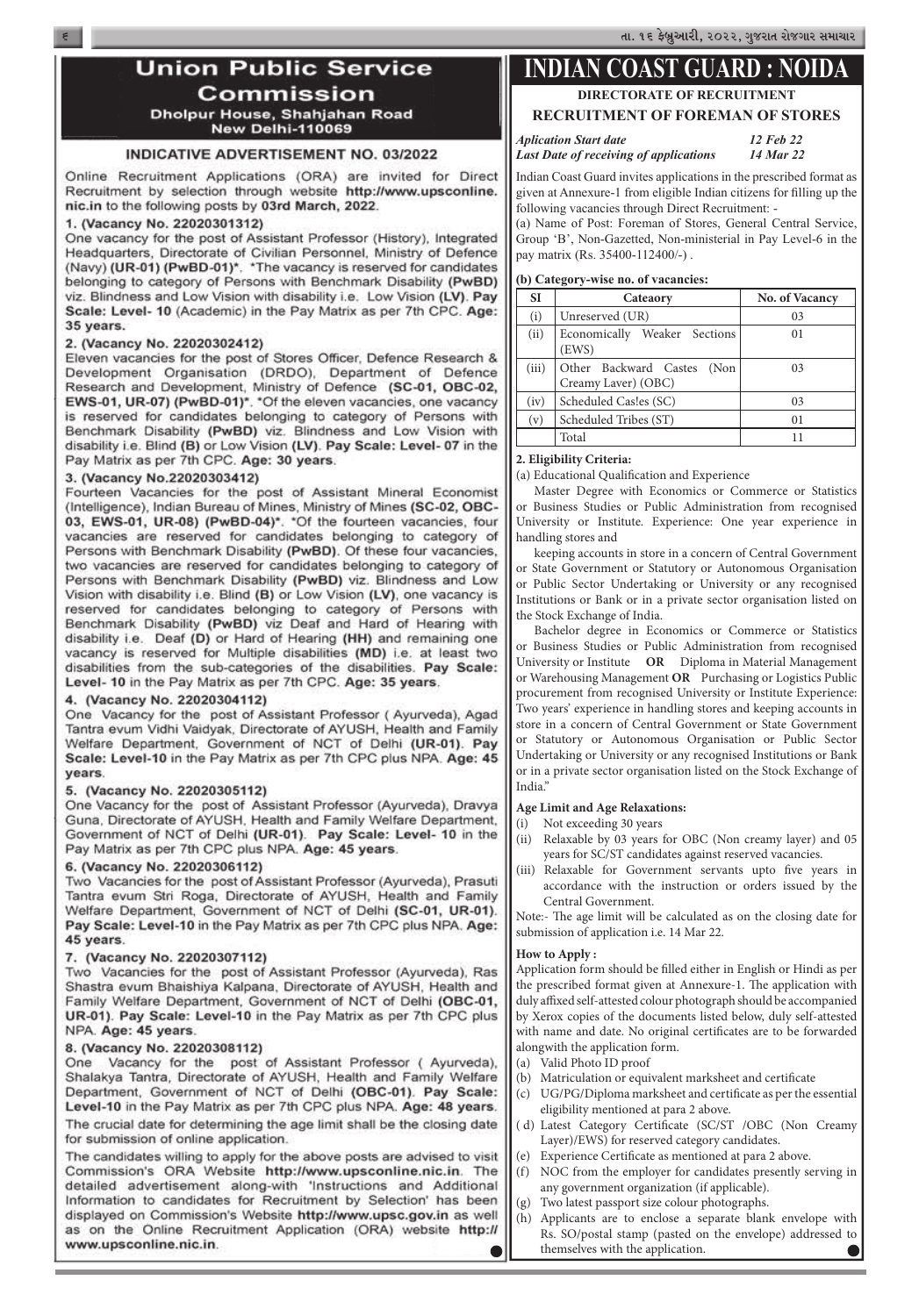# **ALL INDIA INSTITUTE OF MEDICAL SCIENCES : GORAKHPUR**

**Website: http://www.aiimsgorakhpur.edu.in**

## **SUBJECT: RECRUITMENT OF VARIOUS POSTS IN THE COLLEGE OF NURSING AT AIIMS GORAKHPUR ON DIRECT RECRUITMENT BASIS.**

 All India Institute of Medical Sciences, Gorakhpur, an Autonomous Institute of National Importance, is one of the new AIIMS and apex healthcare institute being established by the Ministry of Health & Family Welfare, Government of India under the Pradhan Mantri Swasthya Suraksha Yojana (PMSSY) with the aim of correcting regional imbalance in quality tertiary level healthcare in the country and attaining self-sufficiency in graduate, postgraduate and higher medical education and training. Offline applications from Indian citizens/ persons registered as Overseas Citizen of India (OCI) cardholder under Section-7A of the Citizenship Act, 1995 as permissible under the applicable Act/Rules are invited for the following posts on DIRECT RECRUITMENT BASIS IN THE COLLEGE OF NURSING at All India Institute of Medical Sciences, Gorakhpur (UP).

- 1. The above vacancies are provisional and subjected to variation. The Executive Director, AIIMS, Gorakhpur reserves the right to make any changes in the vacancies including reserved vacancies as per the Govt. of India Rules/Circulars and requirements or otherwise.
- 2. 4% of the total vacancies are horizontally reserved for PwBD candidates with bench mark disability as per the rules. The RPWD Act, 2016/ DOPT instructions as applicable in this regard will be strictly followed.
- 3. Reservation will be as per Government of India guidelines issued from time to time.
- 4. The cut-off date to determine the maximum age limit, essential qualification & experiences will be the last date of submission of application.
- 5. The period of experience wherever prescribed shall be counted after obtaining the prescribed qualification.

The Essential Qualification and Experience for the posts are as under:-

College of Nursing, AIIMS Gorakhpur

| Sr.            | Post                           | Number         | Category            |  |  |
|----------------|--------------------------------|----------------|---------------------|--|--|
| No.            |                                |                |                     |  |  |
| 1              | Principal,<br>Professor<br>cum |                | $1$ -UR             |  |  |
|                | College of Nursing             |                |                     |  |  |
| $\overline{2}$ | Associate Professor (Reader)   | $\overline{2}$ | $2$ -UR             |  |  |
|                | in Nursing                     |                |                     |  |  |
| 3              | Assistant Professor/Lecturer   | 3              | $3$ -UR             |  |  |
|                | in Nursing                     |                |                     |  |  |
| $\overline{4}$ | Tutor/Clinical Instructor      | 17             | 9-UR; 4-OBC; 2-SC;  |  |  |
|                |                                |                | $1-ST$ ; $1-EWS$    |  |  |
|                | Total                          | 23             | $15$ -UR; $4$ -OBC; |  |  |
|                |                                |                | 2-SC, 1-ST, 1-EWS   |  |  |
|                |                                |                |                     |  |  |

### **Note:-**

- 1. All the posts carry usual allowances as admissible to Central Government Employees of similar status at AIIMS Gorakhpur, UP.
- 2. Application Process: The aspiring applicants satisfying the eligibility criteria in all respect can submit their application only through Offline mode. Application is made available as annexure-A on AIIMS, Gorakhpur official website i.e. http://www. aiimsgorakhpur.edu.in. The applications in respect of above said posts alongwith other relevant information will be available on the date of advertisement on Employment News/ Rojgar Samachar.
- 3. The last date of Receipt of applications by Registered/Speed Post **will be 21March 2022 Time: 5:00 PM at AIIMS, Gorakhpur.**
- 4. The applicants applying should check their eligibility for the post applied for. They must be fulfilling eligibility criteria as on the closing date of receipt of applications failing which their application will be rejected.
- 5. In case a candidate wishes to apply for more than one post, he/she is required to fill the form separately for each post.

|  | Post | <b>Qualification and experience</b> | Upper |
|--|------|-------------------------------------|-------|

| No. |               |                                  | age limit  |
|-----|---------------|----------------------------------|------------|
|     | Professor Cum | Essential:                       | Up to $55$ |
|     | Principal     | i. Master's Degree in Nursing    | Years      |
|     |               | with advanced specialization     |            |
|     |               | in Nursing from a recognized     |            |
|     |               | Institution/ University          |            |
|     |               | ii. Must be registered Nurse and |            |
|     |               | Midwife.                         |            |
|     |               | Iii 10 years experience in       |            |
|     |               | Nursing field after registration |            |
|     |               | as Nurse, out of which seven     |            |
|     |               | years must have been spent       |            |
|     |               | in nursing education or          |            |
|     |               | administration after obtaining   |            |
|     |               | the prescribed post graduate     |            |
|     |               | qualification.                   |            |

- 6. The candidates have to send signed copy of Offline application form (Annexure-A) along with self-attested copies of certificates/ documents in support of fulfilling the essential criteria as per (Annexure B). The Experience Certificate should clearly show the period of experience, duration of experience ("from" to "to"), Nature of experience (either teaching or research) etc. Candidates can only mention those teaching experiences which are recognized. 7. Address for sending the hard copy of the application and relevant
- documents by registered post/ Speed post is as under: -

\*Address for sending the hard copy of the offline application and relevant documents is as under:-

The Recruitment Cell All India Institute of Medical Sciences, Gorakhpur Kunraghat, Gorakhpur, Uttar Pradesh-273008

| $\overline{2}$ | Associate<br>Professor<br>(Reader)                       | Essential:<br>i. Master's Degree in Nursing<br>from a recognized Institution/<br>University<br>ii. Registered Nurse and Midwife<br>iii. Eight years experience after<br>M. Sc (Nursing) including<br>$05$ (five) years teaching<br>experience in Nursing.<br>Desirable: Ph.D. in Nursing | Up to $50$<br>Years |
|----------------|----------------------------------------------------------|------------------------------------------------------------------------------------------------------------------------------------------------------------------------------------------------------------------------------------------------------------------------------------------|---------------------|
| 03             | Assistant<br>Professor/<br>Lecturer in<br><b>Nursing</b> | Essential:<br>i. Master's Degree in Nursing<br>from a recognized Institution/<br>University.<br>ii. Registered Nurse and Midwife<br>iii. Five years experience with a<br>minimum of two years teaching<br>experience in Nursing.                                                         | Up to $50$<br>Years |
| 04             | Tutor/Clinical<br>Instructor                             | Essential:<br>i. B.Sc. Nursing/Degree from a<br>recognized Institute/University<br>ii. Registered Nurse/ Midwife<br>with sister Tutors Diploma.<br>iii. Three years' teaching<br>experience in Nursing.                                                                                  | Up to 35<br>Years   |

### **GENERAL CONDITIONS**

To